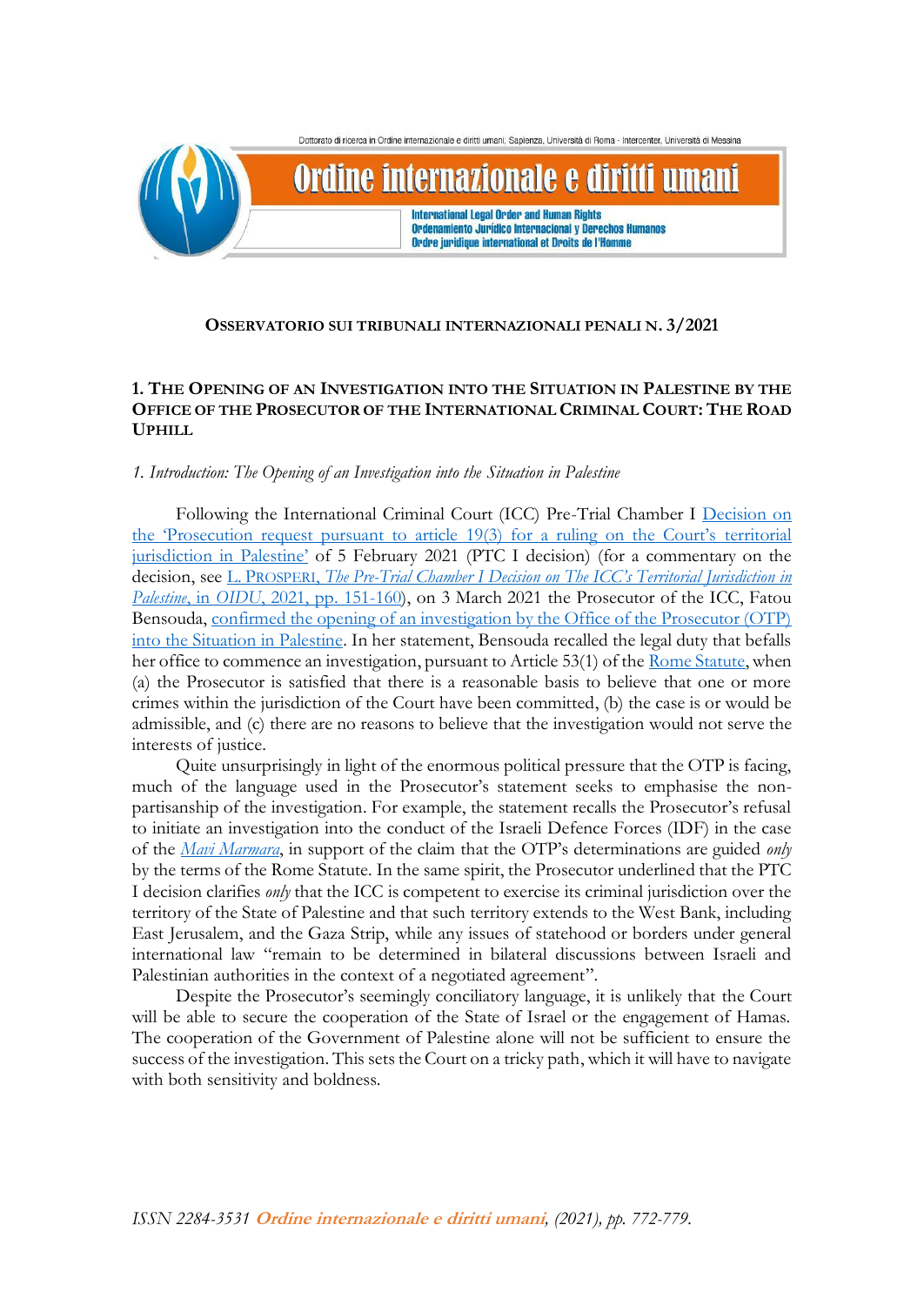In this note, after describing the scope of the investigation, I will provide an overview of the main challenges that the OTP is likely to face in the discharge of its investigatory and prosecutorial duties in relation to the situation in Palestine. These include challenges in relation to the cooperation of the States involved and third States on matters relating to information and evidence gathering, the apprehension and surrender of prospective potential suspects pursuant to any future arrest warrant, the protection of victims and witnesses, and, finally, potential challenges to the admissibility of future cases.

# *2. The Scope of the Investigation*

The OTP is bound by the Rome Statute to act independently and to investigate all potential crimes within the ICC's jurisdiction in a given situation (Articles 42 and 54), regardless of whether they were allegedly committed by the nationals of the State that made a referral or by nationals of other States. Practically, this means that the scope of the OTP's investigation into the situation in Palestine will likely cover crimes committed by both Israelis and Palestinians. It is worth recalling the bases for the OTP's investigation into the situation in Palestine: first, on 1 January 2015, the Government of Palestine lodged [a declaration under](https://www.icc-cpi.int/iccdocs/PIDS/press/Palestine_A_12-3.pdf)  [Article 12\(3\) of the Rome Statute](https://www.icc-cpi.int/iccdocs/PIDS/press/Palestine_A_12-3.pdf) accepting the jurisdiction of the ICC over alleged crimes committed "in the occupied Palestinian territory, including East Jerusalem, since June 13, 2014"; second, on 2 January 2015 the Government of Palestine [acceded to the Rome Statute](https://asp.icc-cpi.int/en_menus/asp/states%20parties/asian%20states/Pages/Palestine.aspx) by depositing its instrument of accession with the UN Secretary-General (on the effects of such declaration see, among others: M. MANCINI, *[Adesione della Palestina allo Statuto di Roma e](http://www.rivistaoidu.net/sites/default/files/1_paragrafo_1_CPI%202%202015.pdf)  [dichiarazione di accettazione della giurisdizione della Corte Penale Internazionale](http://www.rivistaoidu.net/sites/default/files/1_paragrafo_1_CPI%202%202015.pdf)*, in *OIDU*, 2015, pp. [358-362;](http://www.rivistaoidu.net/sites/default/files/1_paragrafo_1_CPI%202%202015.pdf) and L. PROSPERI, *[Ricevibilità ed efficacia giuridica della dichiarazione di accettazione della](http://www.rivistaoidu.net/sites/default/files/7.%20Prosperi%20.pdf)  [giurisdizione della Corte Penale Internazionale da parte della Palestina](http://www.rivistaoidu.net/sites/default/files/7.%20Prosperi%20.pdf)*, in *OIDU*, 2015, pp. 337-357); third, on 22 May 2018, pursuant to Articles 13(a) and 14 of the Rome Statute, the Government of Palestine [referred the situation in Palestine since 13 June 2014 to the OTP.](https://www.icc-cpi.int/itemsDocuments/2018-05-22_ref-palestine.pdf) Both Palestine's referrals as a non-party State under Article 12(3) of the Rome Statute and as a State party under Articles 13(a) and 14 of the Rome Statute are open-ended. However, in its 2018 referral, the Government of Palestine, pursuant to Article 14(2) of the Statute, specified the relevant circumstances as including, but not being limited to, "all matters related to the Israeli settlement regime", in particular "any conduct, policies, laws, official decisions and practices that underlie, promote, encourage or otherwise make a contribution to the commission of these crimes in accordance with the terms of the Statute, including but not limited to those coming within the terms of [...] Articles  $7(1)(a)$ ,  $(d)$ ,  $(e)$ ,  $(f)$ ,  $(h)$ ,  $(i)$  and  $(k)$ ,  $8(2)(a)(i)$ , (ii), (iii), (iv), (vi), (vii), (b)(i), (ii), (iii), (iv), (viii), (ix), (xiii), (xvi) and (xxi) of the Rome Statute" (para. 11). The Government of Palestine also specified that information included in the submissions it made confidentially to the OTP since June 2015 was to be considered as integral part of the 2018 referral (para.11, footnotes 6 and 3).

Hence, pursuant to Palestine's above-mentioned referrals and accession to the Rome Statute, and in light of the PTC I decision, the scope of the OTP's investigation encompasses all alleged crimes perpetrated by Israelis or Palestinians on the territory - including the West Bank, East Jerusalem and the Gaza Strip - since the beginning of IDF's Operation 'Brother's Keeper' in response to the kidnapping of three Israeli teenagers by two Hamas members.

Paragraphs 94 and 95 of the ['Prosecution request pursuant to article 19\(3\) for a ruling](https://www.icc-cpi.int/CourtRecords/CR2020_00161.PDF)  [on the Court's territorial jurisdiction in Palestine'](https://www.icc-cpi.int/CourtRecords/CR2020_00161.PDF) (2020 Prosecution's Request) specify what crimes the OTP has a "reasonable basis to believe" to have been committed. These include: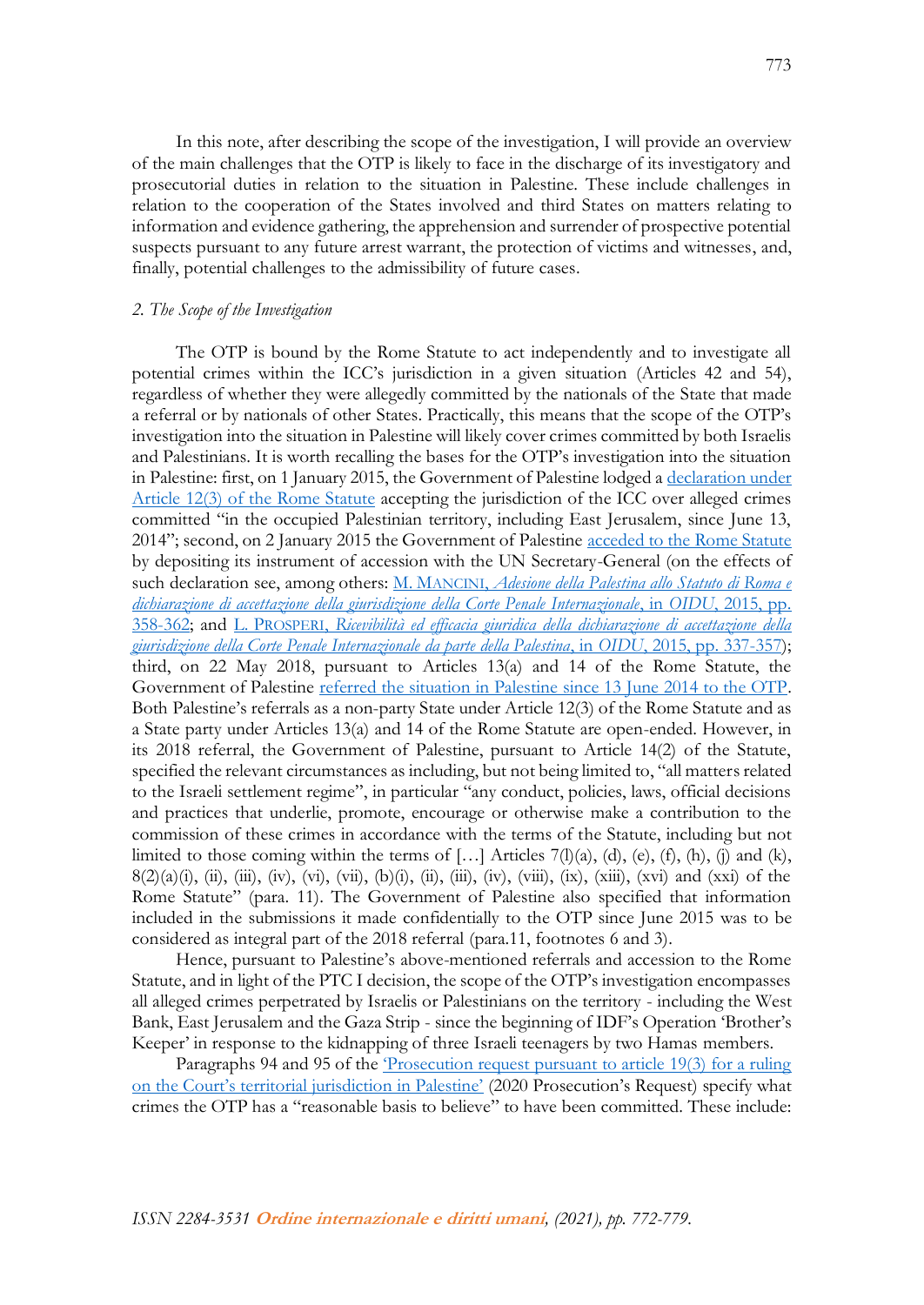(1)war crimes allegedly perpetrated in the context of IDF's Operation "Protective Edge" in the Gaza Strip, including "intentionally launching disproportionate attacks in relation to at least three incidents which the Office has focussed on (article 8(2)(b)(iv)); wilful killing and wilfully causing serious injury to body or health (articles  $8(2)(a)(i)$  and  $8(2)(a)(iii)$ , or article  $8(2)(c)(i)$ ; and intentionally directing an attack against objects or persons using the distinctive emblems of the Geneva Conventions (article  $8(2)(b)(xxiv)$ , or  $8(2)(e)(ii)$ ";

(2)war crimes allegedly perpetrated by Hamas and other Palestinian armed groups, including "intentionally directing attacks against civilians and civilian objects (articles  $8(2)(b)(i)-(ii)$ , or  $8(2)(e)(i)$ ; using protected persons as shields (article  $8(2)(b)(xxiii)$ ); wilfully depriving protected persons of the rights of fair and regular trial (articles  $8(2)(a)(vi)$  or  $8(2)(c)(iv)$  and wilful killing (articles  $8(2)(a)(i)$ , or  $8(2)(c)(i)$ ); torture or inhuman treatment (article  $8(2)(a)(ii)$ , or  $8(2)(c)(i)$ ) and/or outrages upon personal dignity (articles  $8(2)(b)(xxi)$ , or  $8(2)(c)(ii)$ ";

(3)war crimes allegedly perpetrated by Israeli Authorities "under article 8(2)(b)(viii) in relation, *inter alia*, to the transfer of Israeli civilians into the West Bank, since 13 June 2014".

The Prosecutor argued that, based on information available to the OTP at the time of the request, cases arising from (2) and (3) would likely be admissible, pursuant to Article  $17(1)(a) - (d)$  of the Rome Statute, while the assessment of the admissibility of cases under  $(1)$ was ongoing, given the OTP's limited access to information relating to any domestic proceedings in relation to crimes allegedly perpetrated by the IDF.

In addition, the Prosecutor specified that the investigation may encompass IDF's conducts in the context of the demonstrations held at the border between the Gaza Strip and Israel, since March 2018 (para. 96). In light of recent events, the investigation may also extend to the conducts of both the IDF and Hamas and other Palestinian armed groups during the military escalation of May 2021 in the Gaza Strip.

It is worth noting that the ICC investigation into the situation in Palestine offers an opportunity for strengthened cooperation between the OTP and at least three UN investigative mechanisms, which were mandated, *inter alia*, to identify those responsible for alleged violations of international humanitarian and human rights law (respectively IHL and IHRL) that could amount to war crimes and crimes against humanity. These are the UN Independent Commission of Inquiry on the 2014 Gaza Conflict, established pursuant to Human Rights Council (HRC) [Resolution S-21/1 of 23 July 2014;](https://undocs.org/A/HRC/res/S-21/1) the UN Commission of Inquiry on the 2018 protests in the Occupied Palestinian Territory, established with HRC [Resolution S-28/1 of 18 May 2018;](https://undocs.org/A/HRC/res/S-28/1) and, most recently, a commission of inquiry established with HRC Resolution  $A/HRC/S-30/L.1$ , on 27 May 2021, to investigate alleged violations of IHL and IHRL that led to the April 2021 military escalation in the Gaza Strip, as well as the root causes of the recurring cycles of violence.

At present, and in relation to these investigations, the OTP is thus likely to have readily available information regarding potential cases in relation to at least two major events: the 2014 military escalation in the Gaza Strip and the demonstrations that took place at the border between the Gaza Strip and Israel since March 2018. The third inquiry mentioned above is still in its infancy, and it is too early to assess what contribution this mechanism may make in relation to the OTP investigation. However, Israel's systematic criticism – often echoed by its allies – of the HRC compounds the OTP's duty to act independently and to carefully scrutinise any information that may end up on the Prosecutor's desk. In other words, defining the scope of the investigation is a task that befalls the Prosecutor *only*, subject to the scrutiny of the ICC Chambers.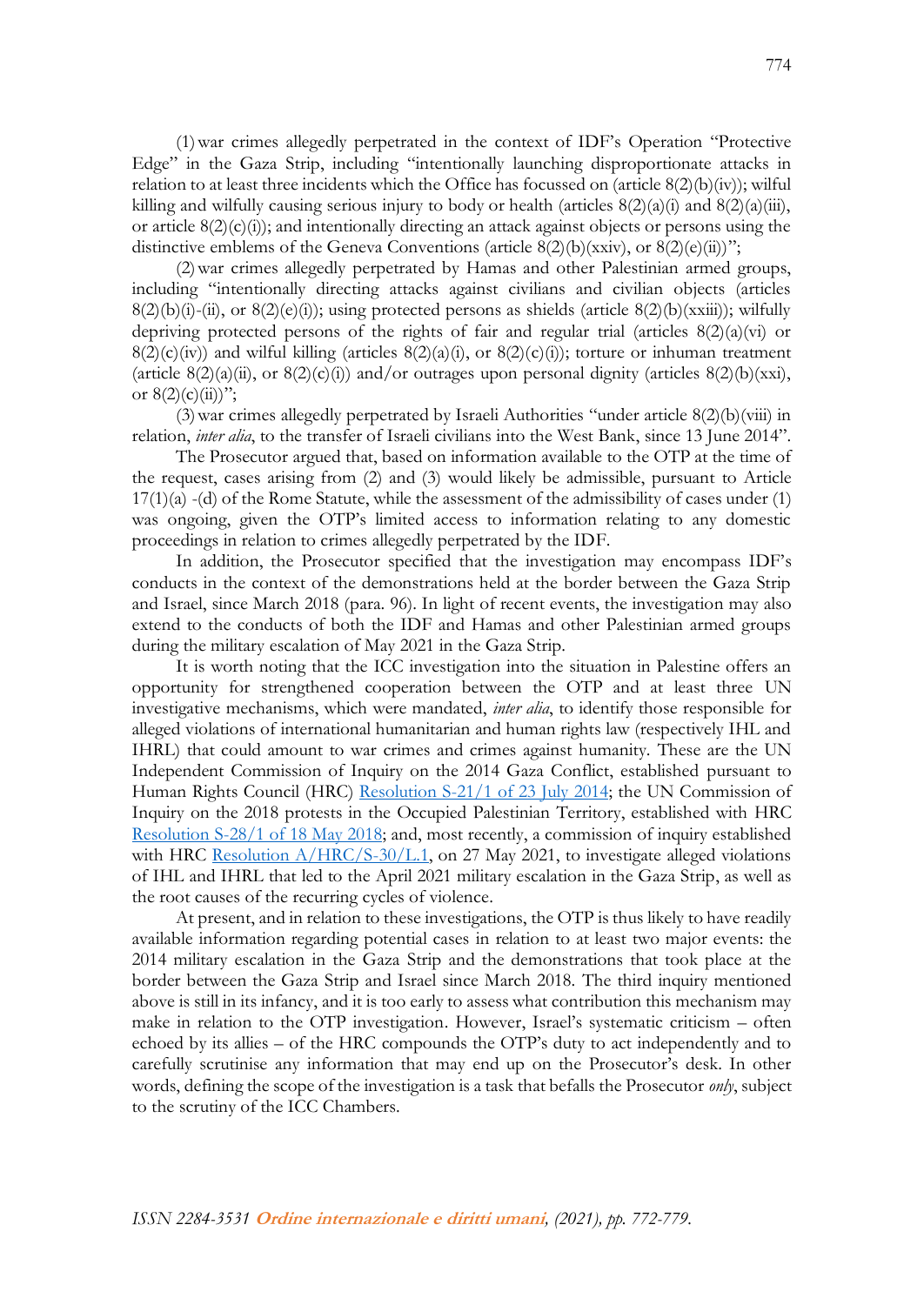At this stage, it is also worth mentioning, although merely in passing, that information provided by other actors, including non-governmental organisations (NGOs) may contribute, or have contributed, to shaping the scope of the investigation, subject to the scrutiny of the OTP – as of 2018, the OTP had received 125 communications under Article 15 of the Rome Statute in relation to the situation in Palestine (ICC – [OTP, Report on](https://www.icc-cpi.int/itemsDocuments/181205-rep-otp-PE-ENG.pdf)  [Preliminary Examination Activities](https://www.icc-cpi.int/itemsDocuments/181205-rep-otp-PE-ENG.pdf) – 2018, 5 December 2018, para.251). For example, a recent report by Human Rights Watch calls on the OTP to "[i]nvestigate and prosecute individuals credibly implicated in the crimes against humanity of apartheid or persecution" (Human Rights Watch, *[A Threshold Crossed: Israeli Authorities and the Crimes of Apartheid and](https://www.hrw.org/sites/default/files/media_2021/04/israel_palestine0421_web_0.pdf)  Persecution*[, 27 April 2021, p.207\)](https://www.hrw.org/sites/default/files/media_2021/04/israel_palestine0421_web_0.pdf).

#### *3. Cooperation with the State of Israel and the Government of Palestine*

Any investigation by the OTP is bound to be one-legged without the cooperation of the State(s) involved. This is crucial, for example, to conduct on site investigations or to retrieve documents relevant for an investigation or prosecution. As a result, all States Parties to the Rome Statute are bound to cooperate fully with the ICC in the investigation and prosecution of crimes within the jurisdiction of the Court (Article 86 of the Rome Statute). While the Government of Palestine has pledged its full cooperation with the ICC, the State of [Israel has maintained that the Court has no authority to investigate the situation and that](https://mfa.gov.il/MFA/PressRoom/2021/Pages/PM-Netanyahu-holds-discussions-on-Israeli-policy-regarding-the-statement-of-the-international-court-in-The-Hague-8-April-20.aspx)  [it would not cooperate with the Court.](https://mfa.gov.il/MFA/PressRoom/2021/Pages/PM-Netanyahu-holds-discussions-on-Israeli-policy-regarding-the-statement-of-the-international-court-in-The-Hague-8-April-20.aspx) Moreover, the ICC is unlikely to secure any engagement from Hamas, despite the fact that the group welcomed the Prosecutor's opening [of an investigation into the situation in Palestine.](https://hamas.ps/en/post/3288/Hamas-hails-ICC-s-probe-into-Israeli-crimes-against-Palestinians)

The ICC may invite a non-party State to cooperate, pursuant to Article 87(5)(a) of the Rome Statute. However, should the State in question refuse or fail to cooperate, the only available remedy would be for the Court to inform the Assembly of States Parties or, where the matter was referred to the Court by it, the UN Security Council, but only insofar as the State and the Court are bound by an *ad hoc* arrangement or agreement. In relation to on site investigations, Article 57(3)(d) of the Rome Statute stipulates that a Pre-Trial Chamber may authorise the Prosecutor to undertake some investigative activities on the territory of a State whose cooperation could not be secured, but only if the State is a party to the Rome Statute and the Chamber has determined that the State "is clearly unable to execute a request for cooperation due to the unavailability of any authority or any component of its judicial system competent to execute the request for cooperation". Hence, it would seem that the ICC has no way of securing the cooperation of the State of Israel.

As noted in the introduction, the ICC Prosecutor's statement in relation to the opening of an investigation into the Situation in Palestine is carefully worded so as to make clear that the OTP will not be unduly influenced by any external party in its investigation of the situation. The statement – argues Yaël Ronen – is perhaps the "least conflictual message that [could] be expected" from the OTP, and it signals the Prosecutor's willingness to "reaching out to Israel" (Y. RONEN, *The ICC Prosecutor's statement on the Situation in Palestine: A Hand Stretched forth in Friendship?*, in *EJIL: Talk!*, 12 March 2021, available [here\)](https://www.ejiltalk.org/the-icc-prosecutors-statement-on-the-situation-in-palestine-a-hand-stretched-forth-in-friendship/?utm_source=mailpoet&utm_medium=email&utm_campaign=ejil-talk-newsletter-post-title_2). In her reflections, Ronen ponders whether the best strategy for Israel to advance its interests should be to cooperate with the Court. Indeed, while publicly refusing to cooperate, the Israeli [Government is reported to have held meetings with justice and political officials in the](https://www.haaretz.com/israel-news/.premium-israel-presenting-case-to-icc-through-mediators-after-official-refusal-to-cooperate-1.9744881)  [international community,](https://www.haaretz.com/israel-news/.premium-israel-presenting-case-to-icc-through-mediators-after-official-refusal-to-cooperate-1.9744881) with a view to indirectly presenting their case before the ICC. The IDF Military Advocate General (MAG) has played an essential role in this regard, by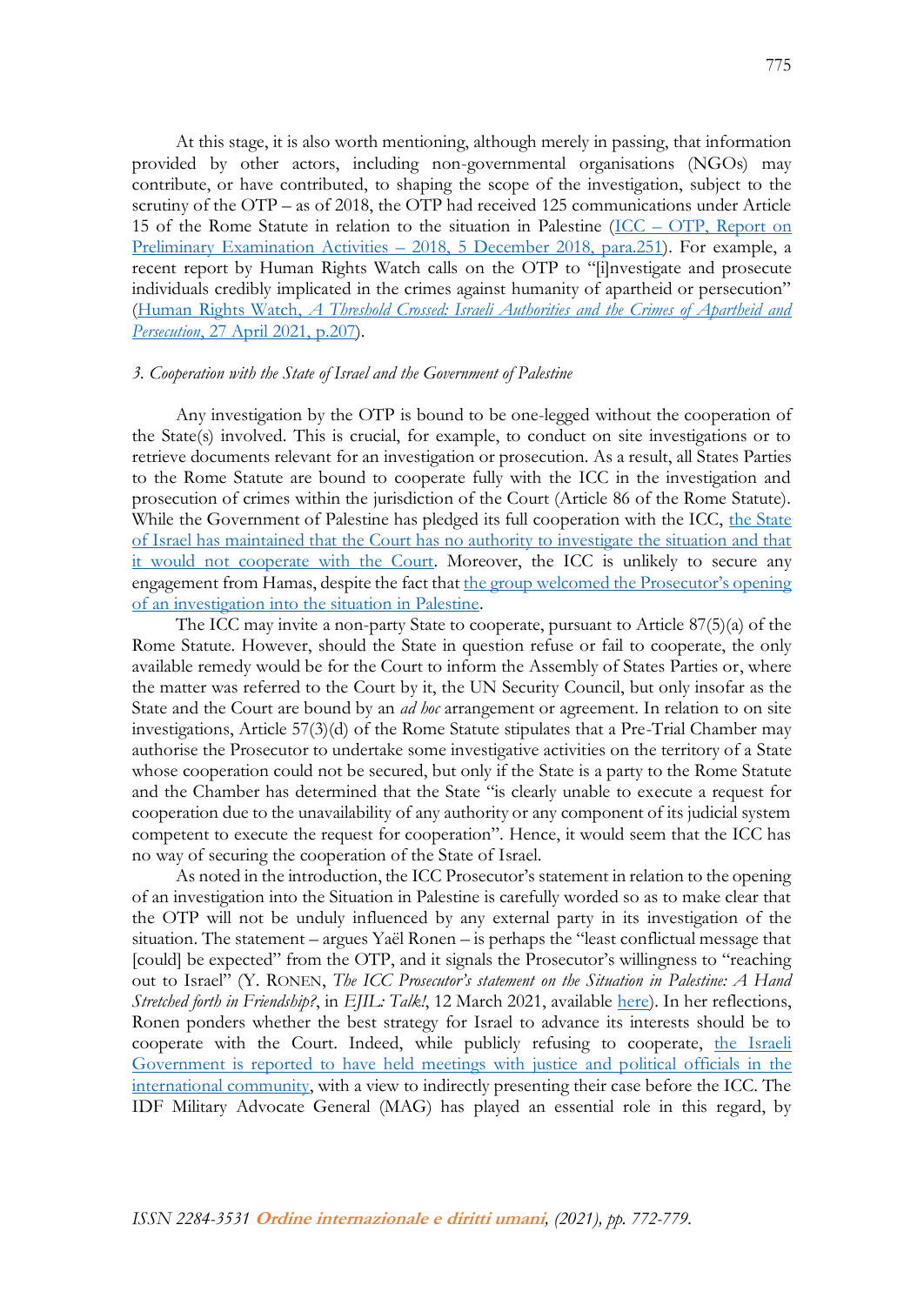publishing legal updates in relation to accountability measures implemented for alleged IDF soldiers' misconducts in the course of military operations (for example, see IDF, *[Investigation](https://www.idf.il/en/minisites/questions-and-answers-concerning-the-violent-riots-and-attacks-occurring-on-the-border-between-gaza-and-israel-during-2018-9/gaza-border-events-qa/investigation-of-allegations-of-misconduct/)  [of Allegations of Misconduct](https://www.idf.il/en/minisites/questions-and-answers-concerning-the-violent-riots-and-attacks-occurring-on-the-border-between-gaza-and-israel-during-2018-9/gaza-border-events-qa/investigation-of-allegations-of-misconduct/)*). The MAG's argument is that Israel is perfectly capable of dealing with alleged crimes through its military justice system. The genuineness of these domestic investigations and prosecutions is, however, at least questionable (see, for example, V. AZAROVA, *The Pathology of a Legal System: Israel's Military Justice System and International Law*, in *Quest. Int. Law*, 2017, pp. 5-20, available [here;](http://www.qil-qdi.org/wp-content/uploads/2017/11/02_Israeli-Military-Justice-System_Azarova_FIN.pdf) L. DANIELE, *Enforcing Illegality: Israel's Military Justice in the West Bank*, in *Quest. Int. Law*, 2017, pp. 21-40, available [here\)](http://www.qil-qdi.org/wp-content/uploads/2017/11/03_Israeli-Military-Justice-System_Daniele_FIN.pdf).

Be as it may, from the perspective of the ICC, the lack of cooperation by Israel presents serious operational challenges for the investigation. For example, it is highly unlikely that OTP staff will be able to conduct on site investigations in the Occupied Palestinian Territories, given that Israel controls their borders. The only possibility may be to conduct a field investigation in the Gaza Strip through the Rafah Crossing between Egypt and the Gaza Strip, which however would require the cooperation of Egypt, which is not at present a State Party to the Rome Statute.

In relation to the Palestinian authorities, it is worth emphasising that the West Bank is governed by Fatah, while the Gaza Strip is ruled by Hamas. However, only Fatah is considered to be the official government of the Palestinian Authority and therefore the legitimate representative of the Government of Palestine. Moreover, Hamas has been classified as a terrorist organisation by several States (for example, the [United States](https://www.state.gov/foreign-terrorist-organizations/) and the [European Union\)](https://eur-lex.europa.eu/legal-content/EN/TXT/HTML/?uri=OJ:L:2021:043:FULL&from=en). Nonetheless, their cooperation would be essential to ensuring that the OTP can effectively investigate some of the events referred to in the above-mentioned 2020 Prosecution's request. While the Palestinian Authority has pledged to cooperate with the [ICC during the investigation](https://www.timesofisrael.com/palestinian-pm-were-prepared-to-fully-cooperate-with-icc-war-crimes-probe/), Hamas's position is more ambiguous, and it may not be too far stretched to think that they may not be willing to cooperate with the Court: Hamas members are in fact likely to be among the first suspects that they OTP could go after.

### *4. Cooperation with Third States and the Potential Effectiveness of the ICC Investigation*

Beyond Palestine, all other 122 States Parties to the Rome Statute are under an obligation to cooperate with the ICC. In particular, the Prosecutor's statement on the opening of an investigation into the situation in Palestine explains that "the Office is required to notify all States Parties and those States which would normally exercise jurisdiction over the crimes concerned about its investigation. This permits any such State to request the Office to defer to the State's relevant investigation of its own nationals or others within its jurisdiction in relation to Rome Statute crimes referred to in the notification".

Faced with limited prospects of cooperation by Israel not only in relation to information and evidence gathering but also with regard to the apprehension of prospective potential suspects, the cooperation of third States may be crucial in ensuring a minimum level of effectiveness of the investigation. Third States may be able to host Palestinian or Israeli victims and witnesses to meet with ICC investigators. They are also under a duty to arrest and surrender suspects present on their territory when the ICC has formally requested them to do so, pursuant to Article 89 of the Rome Statute. However, it has been reported that, following the PTC I decision, [Israel prepared a list of Israeli decision-makers and senior](https://www.haaretz.com/israel-news/.premium-israel-to-brief-defense-officials-fearing-they-may-be-arrested-after-icc-ruling-1.9519039)  military [and security officials to be briefed](https://www.haaretz.com/israel-news/.premium-israel-to-brief-defense-officials-fearing-they-may-be-arrested-after-icc-ruling-1.9519039) about the ICC investigation and the risk they may incur if they were to travel abroad. In addition, the Israeli Government is reported to have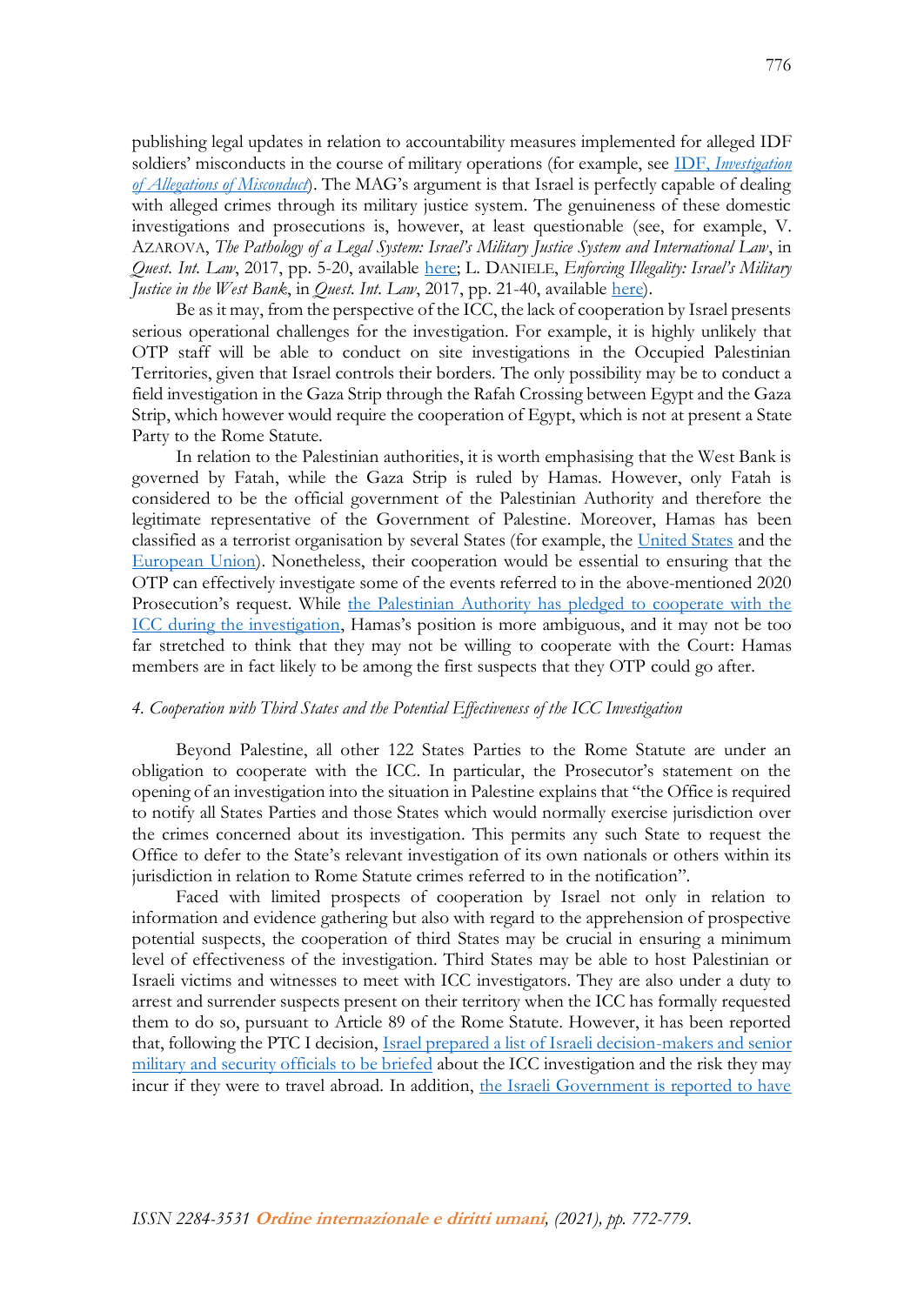[sought some friendly countries' agreement to warn them](https://www.haaretz.com/israel-news/.premium-prosecuting-israelis-could-take-years-but-icc-s-chilling-effect-will-be-immediate-1.9519920) of any arrest warrant against Israeli nationals.

As noted by the Prosecutor, cooperation between the ICC and third States may also lead to such States taking a central role in the prosecution of the alleged perpetrators of crimes within the jurisdiction of the Court, through the mechanism of universal jurisdiction – or other jurisdictional bases. Article 93(10) of the Rome Statute regulates how the Court may assist a State – including a non-party State – that has requested the Court's to do so in the investigation or prosecution of a conduct that constitutes a crime under the jurisdiction of the ICC. The prospective exercise of universal jurisdiction by third States is likely to cause concerns among both Palestinian and Israeli officials suspected of having been involved in the perpetration of international crimes (in relation to the possibility and effectiveness of prosecuting Israeli officials through universal jurisdiction, see S. KARMI-AYYOUB, *[Prosecuting](https://brill.com/view/journals/pyio/19/1/article-p96_4.xml)  [Israeli Perpetrators of International Crimes under Universal Jurisdiction Laws: Prospects for Success?](https://brill.com/view/journals/pyio/19/1/article-p96_4.xml)*, in *[The Palestine Yearbook of International Law Online](https://brill.com/view/journals/pyio/19/1/article-p96_4.xml)*, 2020, pp. 96-135).

#### *5. Victims and Witnesses' Protection*

Another issue that is worth mentioning in relation to cooperation, or lack thereof, is the protection of victims and witnesses in the course of the investigation and subsequent potential prosecution. Article 68 of the Rome Statute stipulates that "[t]he Court shall take appropriate measures to protect the safety, physical and psychological well-being, dignity and privacy of victims and witnesses … The Prosecutor shall take such measures particularly during the investigation and prosecution of such crimes". Assistance and protection arrangements are provided to victims and witnesses by the Victims and Witnesses Unit, within the Registry, in consultation with the Protection Strategies Unit, an advisory unit within the Investigation Division in the OTP. The OTP and the Registry have elaborated a Joint Protocol on the Mandate, Standards and Procedure for Protection, which, however, is confidential (see, for example, OTP, *[The Prosecutor v Bosco Ntaganda](https://www.icc-cpi.int/CourtRecords/CR2015_08822.PDF)*, Prosecution's submission in the record of the "Prosecution‐[Registry Joint Protocol on the Mandate, Standards and](https://www.icc-cpi.int/CourtRecords/CR2015_08822.PDF)  [Procedure for Protection of 21 March 2011", TC VI, 3 July 2015, No. ICC](https://www.icc-cpi.int/CourtRecords/CR2015_08822.PDF)-01/04-02/06). Given the limited resources the ICC can benefit from, it is likely that most protection arrangements will be provided in the Country where the victim or witness resides. Regulation 16(4) of the Rules of Procedure and Evidence stipulates that "Agreements on relocation and provision of support services on the territory of a State of traumatized or threatened victims, witnesses and others who are at risk on account of testimony given by such witnesses may be negotiated with the States by the Registrar on behalf of the Court". The cooperation of the State where the victim or witness resides is thus crucial to ensuring the effectiveness of any protection arrangement.

Arguably, this positions victims and witnesses in the Gaza Strip at heightened risk of retaliation for their participation in ICC proceedings. While the Government of Palestine has pledged to cooperate with the Court, the Gaza Strip is notably controlled by Hamas, whose operatives are likely to be the target of the OTP investigation and potentially of future arrest warrants, as the Prosecutor has made clear in both her Request and statement on the opening of an investigation into the situation in Palestine. Palestinians residing in Gaza are likely to be key witnesses in relation to any prosecution brought against Hamas operatives, given their proximity to the alleged criminal conduct, but it is unlikely that Hamas will meekly let that happen, given [their staunch defence of their actions](https://www.haaretz.com/middle-east-news/palestinians/hamas-defends-legitimate-actions-as-palestinians-welcome-news-of-icc-probe-1.9586715) (the crackdown on individuals accused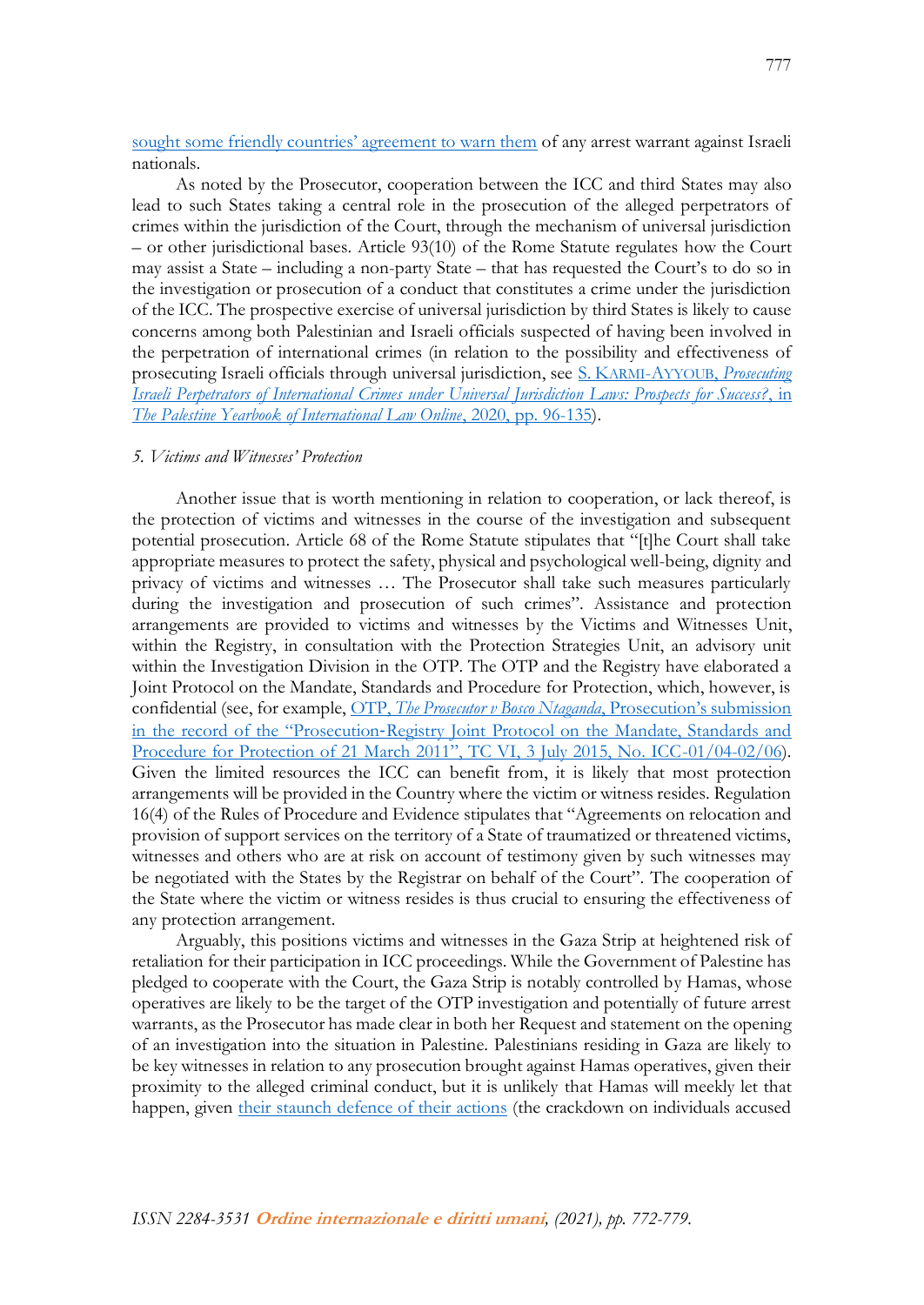of "collaboration" with Israel or the PA has been documented by Human Rights Watch in the 2018 Report "*[Two Authorities, One Way, Zero Dissent: Arbitrary Arrest and Torture Under the](https://www.hrw.org/sites/default/files/report_pdf/palestine1018_web4.pdf)  [Palestinian Authority and Hamas](https://www.hrw.org/sites/default/files/report_pdf/palestine1018_web4.pdf)*").

The ICC will thus have to consider carefully – also in light of their likely limited access to the territory – what protection arrangements will be necessary and viable to ensure that victims and witnesses in the Gaza Strip are able to participate in ICC proceedings.

## *6. Outstanding Questions of Jurisdiction*

Finally, it is likely that, despite the PTC I decision, jurisdictional issues will continue to haunt the OTP throughout the proceedings. The Chamber explicitly stated that its "conclusions pertain to the current stage of the proceedings, namely the initiation of an investigation by the Prosecutor pursuant to articles 13(a), 14 and 53(1) of the Statute. […] if a State or a suspect submits a challenge under article 19(2) of the Statute, the Chamber will be in a position to examine further questions of jurisdiction which may arise at that point in time" (para. 131).

The crucial issue of whether the 'territory' over which the ICC may exercise its jurisdiction extends to the West Bank, including East Jerusalem, and the Gaza Strip does not appear to have been resolved satisfactorily or definitively. In particular, the question of Palestine's statehood for the sole purpose of determining the extent of the ICC's territorial jurisdiction appears to have been *only partially* settled with reference to the [UN General](https://documents-dds-ny.un.org/doc/UNDOC/GEN/N12/479/74/PDF/N1247974.pdf)  [Assembly Res.](https://documents-dds-ny.un.org/doc/UNDOC/GEN/N12/479/74/PDF/N1247974.pdf) 67/19, without however explaining why this represents the adequate basis for such an assessment (see, in particular, L. PROSPERI, *The Pre-Trial Chamber I Decision*, cit., pp. 159-160). Moreover, the relevance – or irrelevance – of the [Oslo Accords](https://www.knesset.gov.il/lexicon/eng/oslo_eng.htm) for the determination of the 'territory' over which the ICC may be able to exercise its criminal jurisdiction remains a matter of controversy (for positions in favour of the relevance of the Oslo Accords, see, *inter multis*: D. JACOBS, J. KERN and D. REISNER, *Implications for the ICC on the Resumption of Israeli-Palestinian Cooperation and the Relevance of the Oslo Accords in Current ICC Litigation*, in *Opinio Juris*, 4 January 2021, available [here;](http://opiniojuris.org/2021/01/04/implications-for-the-icc-on-the-resumption-of-israeli-palestinian-cooperation-and-the-relevance-of-the-oslo-accords-in-current-icc-litigation/) K. AMBOS, "*Solid jurisdictional basis"? The ICC's fragile jurisdiction for crimes allegedly committed in Palestine*, in *EJIL: Talk!*, 2 March 2021, available [here;](https://www.ejiltalk.org/solid-jurisdictional-basis-the-iccs-fragile-jurisdiction-for-crimes-allegedly-committed-in-palestine/?utm_source=mailpoet&utm_medium=email&utm_campaign=ejil-talk-newsletter-post-title_2) for positions against the relevance of the Oslo Accords, see, *inter multis*: J. HANDMAKER and A. TARTIR, *ICC and Palestine Symposium: The (Non) Effects of Oslo on Rights and Status*, in *Opinio Juris*, 6 February 2020, available [here;](http://opiniojuris.org/2020/02/06/icc-and-palestine-symposium-the-non-effects-of-oslo-on-rights-and-status/) Y. AL-KHUDAYRI, *Are the Oslo Accords Still Valid? For the ICC and Palestine, It Should Not Matter*, in *Opinio Juris*, 10 June 2020, available [here\)](http://opiniojuris.org/2020/06/10/are-the-oslo-accords-still-valid-for-the-icc-and-palestine-it-should-not-matter/). While the Majority dismissed the relevance of the Accords for the purpose of their determination in light of the fact that the basis for such a determination is solely the right to self-determination of the Palestinian people (paras. 124-129), Judge Kovács, in his [partially dissenting opinion,](https://www.icc-cpi.int/RelatedRecords/CR2021_01167.PDF) argued that it is precisely pursuant to the Oslo Accords that the Court can determine the extent of its criminal jurisdiction because they constrain the ability of the Government of Palestine to delegate criminal jurisdiction to the Court (paras. 372- 374).

Hence, as Kevin Jon Heller notes, any future suspect that may face charges will have every incentive in challenging the jurisdiction of the Court by contesting the PTC I decision, which opens up the possibility for its reversal (K. J. HELLER, *The OTP Should Have Appealed the Palestine Decision*, in *Opinio Juris*, 4 March 2021, available [here\)](http://opiniojuris.org/2021/03/04/the-otp-should-have-appealed-the-palestine-decision-to-the-appeals-chamber/).